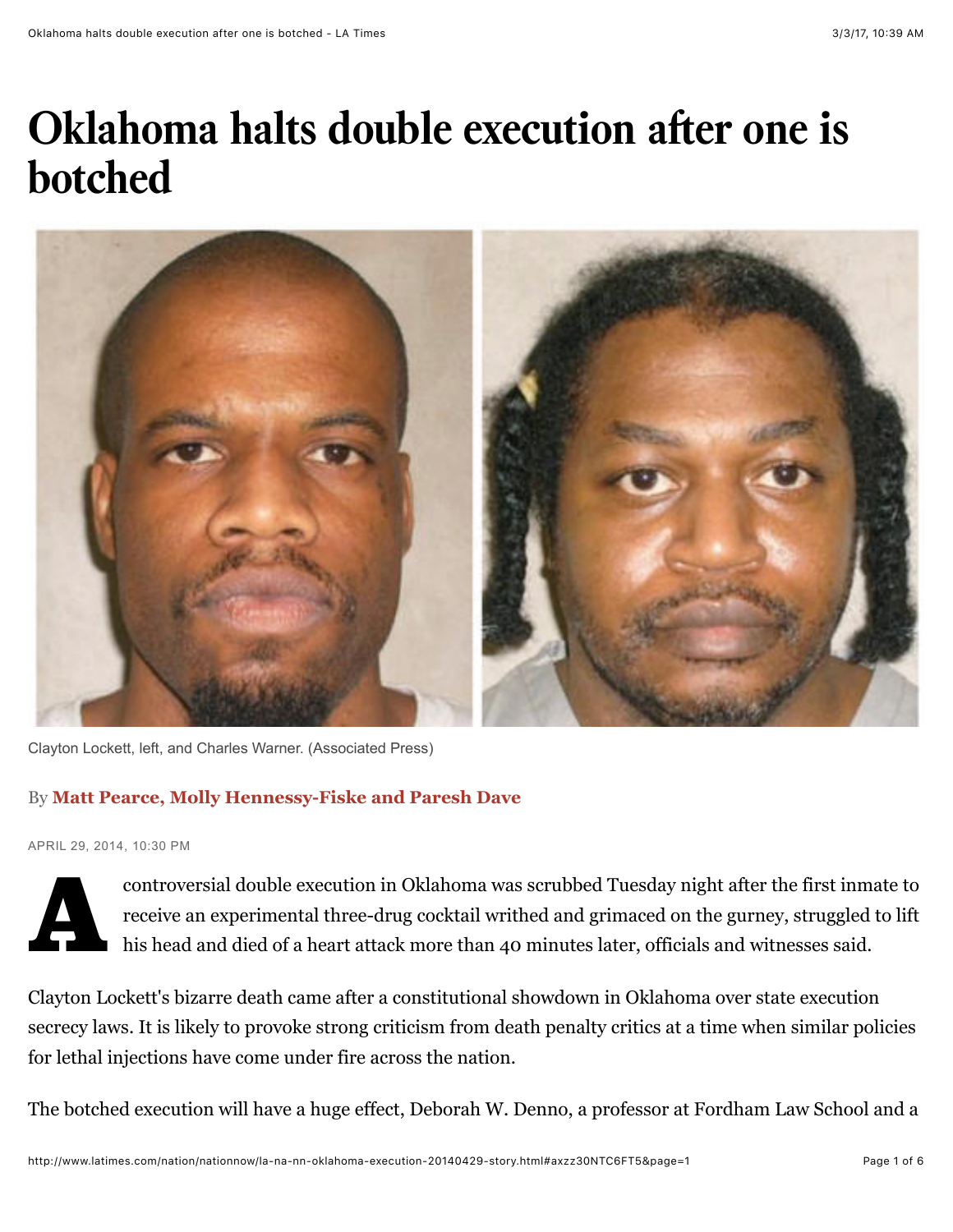death penalty expert, told the Los Angeles Times. "The entire world was watching this execution."

According to reporters at the scene, Lockett, 38, received the first dose of the three-drug cocktail at 6:23 p.m.

The drugs were midazolam, which causes unconsciousness; vecuronium bromide, which stops respiration; and potassium chloride, which stops the heart. They are administered in that order. The state has said the procedure is meant to involve three doctors with hand-held syringes, injecting the drugs into IV lines in both the inmate's arms.

At 6:33 p.m., 10 minutes after the execution began, a doctor said Lockett was unconscious. But three minutes later, Lockett began to nod and mumble and writhe, witnesses said.

The following account of Lockett's death was tweeted after the fact by AP and Tulsa World reporters covering the execution.

He was conscious and blinking, licking his lips even after the process began. He then began to seize.

— Bailey Elise McBride (@baileyelise) [April 30, 2014](https://twitter.com/baileyelise/statuses/461297375232159744)

Prison officials said they will try to get Lockett to hospital to resuscitate him.

— Bailey Elise McBride (@baileyelise) [April 30, 2014](https://twitter.com/baileyelise/statuses/461297234655862784)

Clayton Lockett died inside the execution chamber at 7:06 pm of a massive heart attack according to DOC officials.

— Cary Aspinwall (@caryaspinwall) [April 30, 2014](https://twitter.com/caryaspinwall/statuses/461300571031339008)

A spokesman for the Oklahoma Department of Corrections, citing comments by the department's director, Robert Patton, confirmed to the Los Angeles Times that Lockett did not die immediately after the lethal injection was administered.

"The director did say that it appears that a vein [in Lockett's body] blew up or exploded, it collapsed, and the drugs were not getting into the system like they were supposed to," spokesman Jerry Massie said.

Massie said that after the new injection was administered, the condemned man "was obviously showing some movement."

"After several minutes, five minutes, he was not unconscious," Massie said. "They made a decision to halt the execution, but at 7:06 he suffered a massive heart attack and expired."

Massie said the inmate had a physician attending to him, a doctor who does not work for the department. Massie could not say whether that physician had ordered the inmate to be taken to a hospital.

Oklahoma Gov. [Mary Fallin](http://www.latimes.com/topic/politics-government/government/mary-fallin-PEPLT00007689-topic.html) had strongly pushed for Tuesday night's double execution. She issued a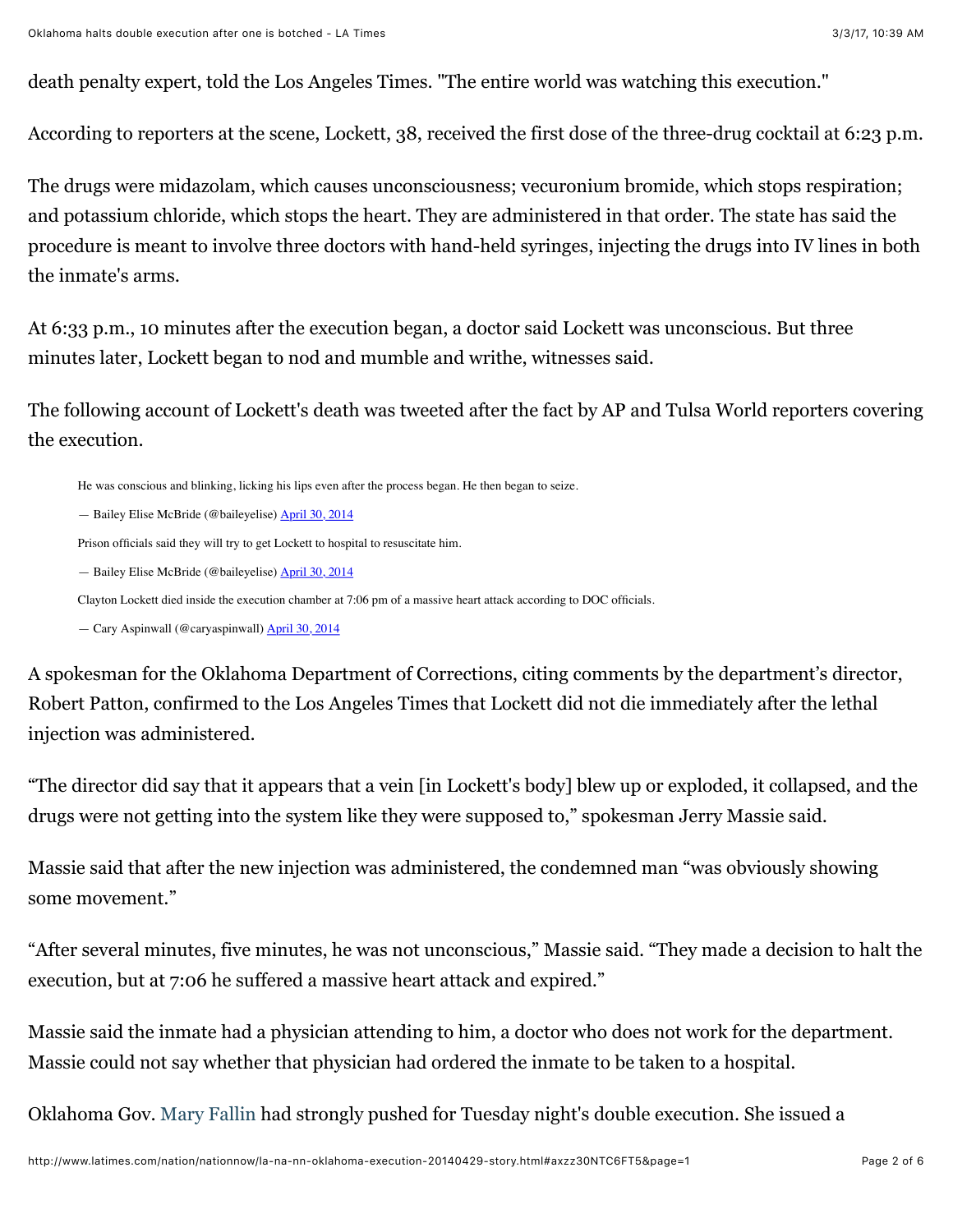statement acknowledging the botched death and ordered a two-week delay in the execution of Charles F. Warner, who was to die after Lockett on Tuesday night.

"I have asked the Department of Corrections to conduct a full review of Oklahoma's execution procedures to determine what happened and why during this evening's execution of Clayton Derrell Lockett," Fallin said.

Massie would not say whether the department could extend Warner's two-week stay based on the department's review of what happened with Lockett.

"We'll just see what develops," he said.

Lockett was convicted of a woman's murder in 1999. Warner, who was convicted of killing his girlfriend's baby daughter in 1997, has maintained his innocence.

One of Lockett's attorneys, Dean Sanderford, witnessed the execution from the same room as the reporters. Lockett's movements started as twitching and ended like a seizure, he said. "What we saw was somebody coming back to consciousness."

Then the blinds went down and the microphone in the death chamber was turned off.

"Exactly what we were worried about happened," Sanderford said. "He died in pain."

Warner's attorney, Madeline Cohen, called Lockett's death "horrible and certainly something we hope and pray will never happen."

"Our feeling right now is that until there is a full investigation including an independent autopsy and full transparency about the drugs, Oklahoma should not be executing anybody else," said Cohen, who was not in the observation room. "We will take all possible legal steps to get some light on this process."

News of the botched execution prompted a storm of criticism Tuesday evening.

Many blamed recalcitrant public officials in Oklahoma for forcefully pursuing an experimental and secretive lethal injection method, and some blamed the [U.S. Supreme Court](http://www.latimes.com/topic/crime-law-justice/justice-system/u.s.-supreme-court-ORGOV0000126-topic.html) for refusing to weigh in on similar execution secrecy cases in other states across the U.S.

"This is one of the worst botches that we've had," said Fordham Law School's Denno. "All of this was predictable and foreseeable. How many times does this have to take place? ... We have all the evidence we need to show this is a highly problematic and potentially unconstitutional procedure."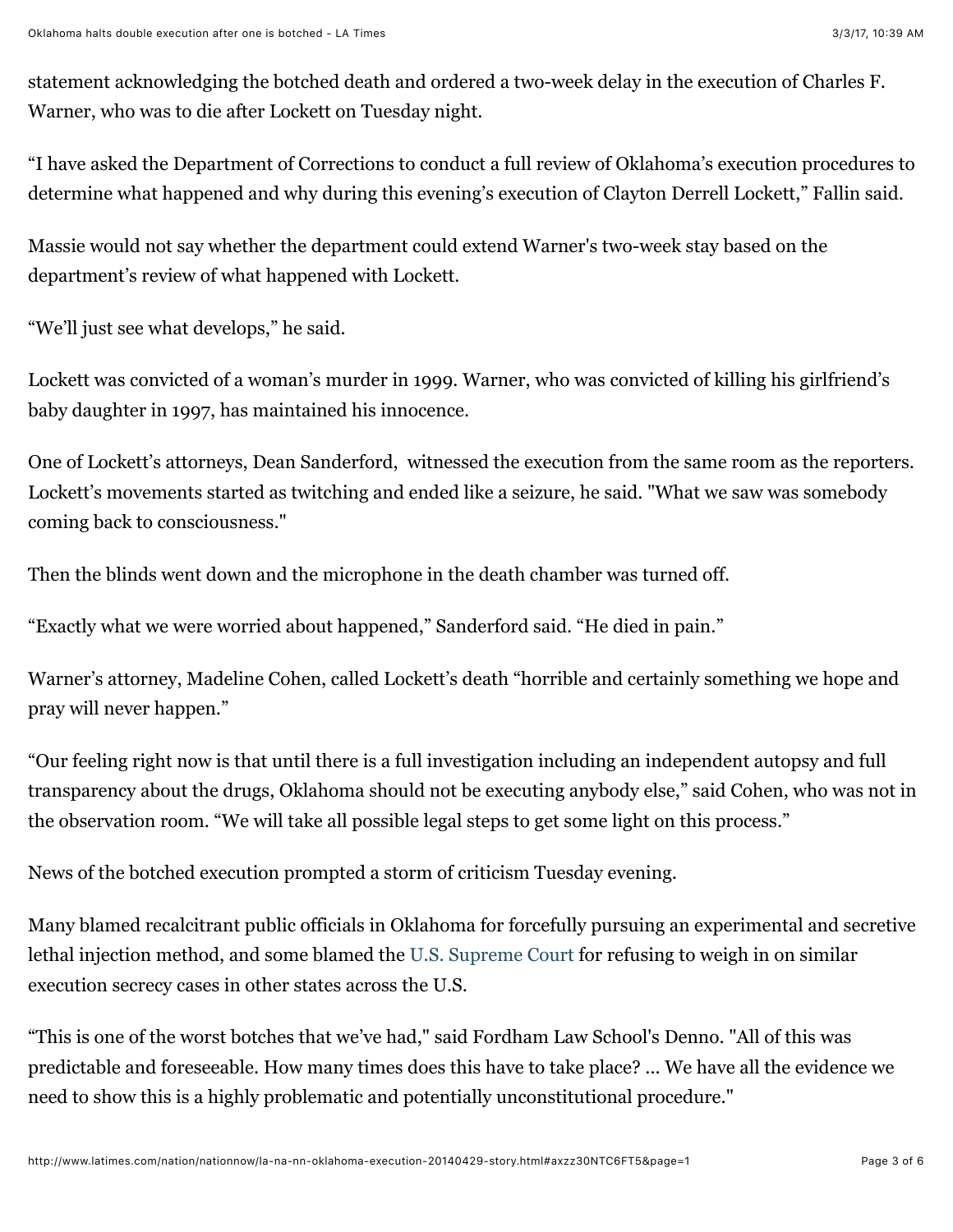The American Civil Liberties of Oklahoma likened the state's execution process to "hastily thrown together human science experiments" and called for an immediate moratorium.

Attorneys for Lockett and Warner had warned such mishandling could come to pass. They had sued in state court, demanding to know the source of the drugs, but lost.

Cohen issued a thundering condemnation of the state Tuesday morning.

"Tonight, in a climate of secrecy and political posturing, Oklahoma intends to kill two death row prisoners using an experimental new drug protocol, including a paralytic, making it impossible to know whether the executions will comport with the Eighth Amendment's ban on cruel and unusual suffering," Cohen said in the statement.

"Despite repeated requests by counsel, the state has refused, again, and again, to provide information about the source, purity, testing and efficacy of the drugs to be used. It's not even known whether the drugs were purchased legally," Cohen said.

The state attorney general's office had responded by saying those claims were false and that officials were providing information on execution protocols and the names and contents of the drugs being used.

After the botched execution, a spokesman for Oklahoma Atty. Gen. Scott Pruitt issued a brief statement: "We are gathering information on what happened tonight in order to evaluate."

A legal back-and-forth between defense attorneys and prosecutors is not unusual right before executions.

But what sets Oklahoma's case apart is the high-profile constitutional showdown that preceded it. The state's Supreme Court briefly halted the executions, then reversed itself after intense criticism from the state's conservative lawmakers.

Gov. Fallin accused the Supreme Court of overstepping its bounds in issuing the stay. She threatened to go ahead with the executions anyway. State legislators threatened to impeach the justices.

The court withdrew its opposition and the executions were authorized to proceed. (You can read more about that back-and-forth in [this piece by legal analyst Andrew Cohen](http://theweek.com/article/index/260632/oklahoma-just-neutered-its-state-supreme-court).)

The state that performs the most executions, Texas, said Oklahoma's incident would not prompt any changes there. "Texas does not use the same drugs," a Department of Corrections spokesman said. "We use a single lethal dose of pentobarbital and we have done so since 2012."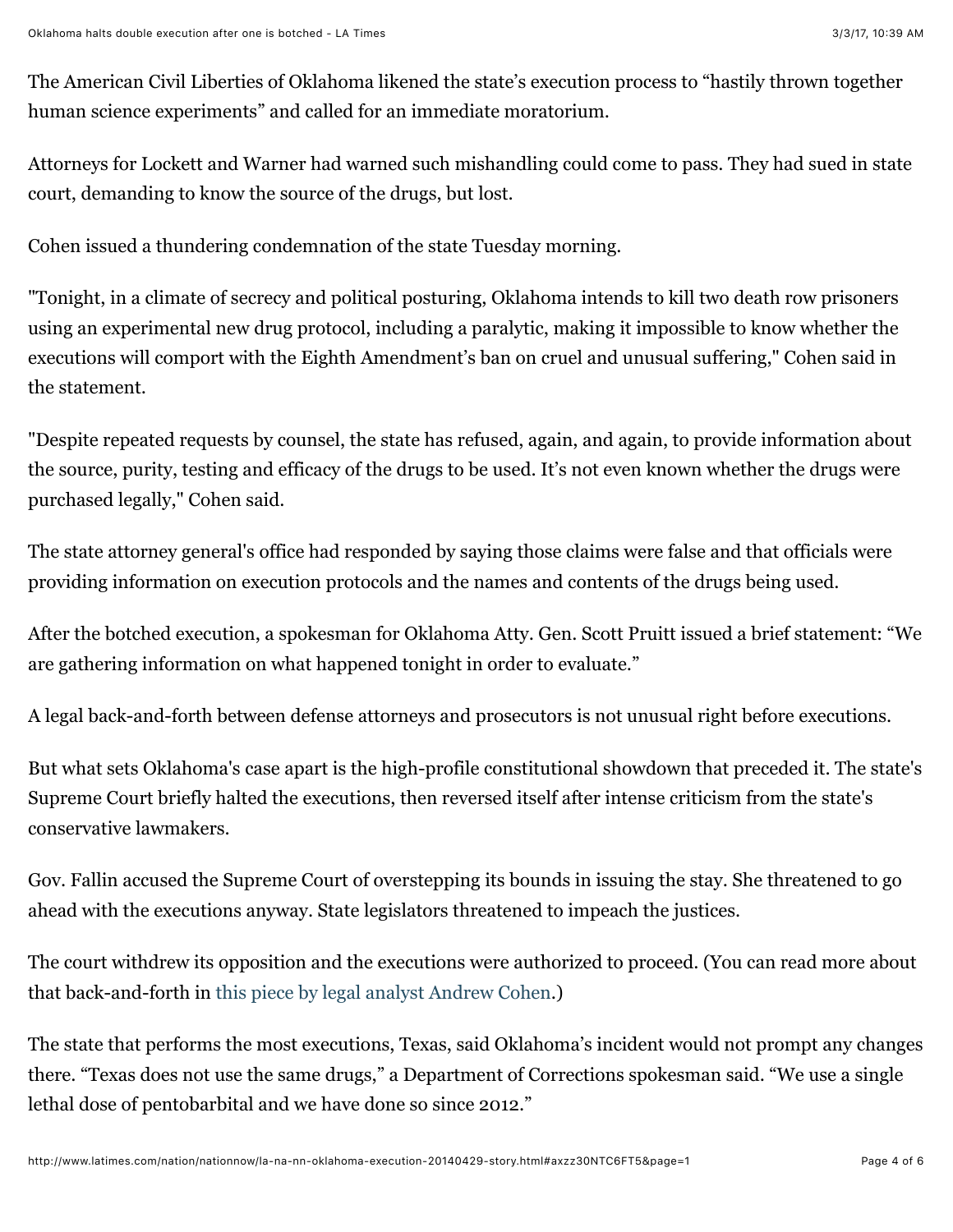Tuesday's botched execution could eventually force the U.S. Supreme Court to reconsider whether the death penalty constitutes cruel and unusual punishment, which is barred by the Constitution.

Six years ago, the high court rejected a "cruel and unusual punishment" challenge to lethal injections in a Kentucky case. In that case, prisoners' attorneys argued that prison officials could not be trusted to administer the three drugs in a way that would ensure a condemned prisoner was put to death without suffering great pain.

A divided U.S. Supreme Court ruled the states could proceed with lethal injections so long as they developed good and safe procedures for administering the drugs. But the court left the door for future challenges.

The Oklahoma case is sure to be cited as strong evidence that state prison authorities cannot be trusted to capably administer lethal injections.

Erwin Chemerinsky, dean of [UC Irvine](http://www.latimes.com/topic/education/colleges-universities/uc-irvine-OREDU00000198-topic.html) Law School, said as much in a statement Tuesday night: "For the state to inflict such great suffering is the very definition of cruel and unusual punishment. Courts must step in and prevent executions with such untested protocols that have the potential for inflicting such terrible suffering."

Jen Moreno, an attorney with the Death Penalty Clinic at [UC Berkeley,](http://www.latimes.com/topic/education/colleges-universities/uc-berkeley-OREDU00000197-topic.html) called on Oklahoma officials to disclose how much of each drug in the cocktail were administered and whether the process went correctly. She said she would want to know, for example, whether the vein popped because of a misplaced IV or if the drugs did not go down the tube properly.

"Part of the issue we see in Oklahoma, Missouri and Louisiana is they aren't willing to provide a lot of details," Moreno said, referring to other states with lethal-injection secrecy policies that prevent defendants' attorneys from getting extensive details about where the states' drugs are coming from. "The states are taking actions that have bad consequences, but they also have all the information. Until plaintiffs have access to those answers, we'll continue to see this happen."

John Blume, a Cornell law professor and death penalty expert, told The Times, "Hopefully, this will end any argument that there does not need to be complete transparency regarding the execution process, including the nature of the drugs and who provides them."

## *David Savage in Washington contributed to this report.*

Copyright © 2017, [Los Angeles Times](http://www.latimes.com/)